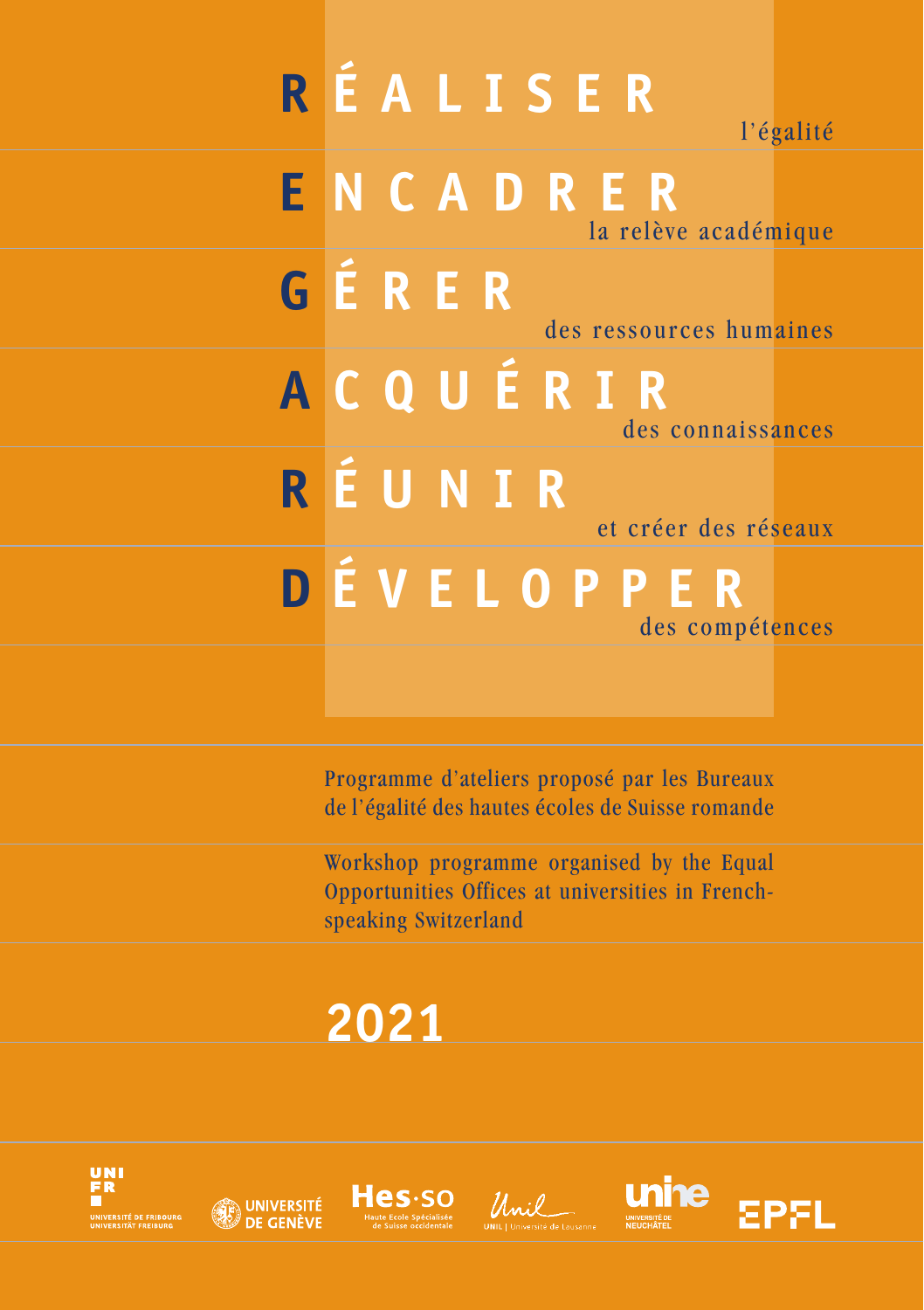Le programme d'ateliers REGARD offre des outils concrets et pratiques pour leur carrière aux doctorantes, post-doctorantes et aux professeures. Les ateliers créent des espaces de discussion et d'échange d'expériences entre chercheuses. Leurs objectifs principaux sont le développement de compétences transversales et la mise en réseau des participantes.

The REGARD workshop programme offers female PhD candidates, postdocs and women professors concrete and practical tools for their careers. The workshops create spaces for discussion and exchange of experiences. Their main objectives are the development of transferable skills and the networking among participants.

## **THEMES DES ATELIERS**

- Planification de la carrière académique
- Gestion de projets de recherche
- Outils de communication
- Développement personnel

# **PUBLIC CIBLE**

- Assistantes, doctorantes (DOC)
- Post-doctorantes, maître-assistantes, autres fonctions du corps intermédiaire (POSTDOC)
- MER et professeures (PROF)
- Certains ateliers sont ouverts aux hommes

# **OBJECTIFS**

- Acquérir des compétences utiles à sa carrière
- Mieux appréhender le fonctionnement du monde académique
- Rencontrer des personnes partageant les mêmes questionnements
- Prendre le recul nécessaire pour réfléchir à ses options professionnelles

# **WORKSHOP TOPICS**

- Plan your academic career
- Project management for research
- Communication tools
- Personal development

## **TARGET GROUPS**

- Assistants, PhD candidates (DOC)
- Postdocs, and all positions of the mid-level faculty (POSTDOC)
- MER and professors (PROF)
- Some workshops are open to men

# **GOALS**

- Develop generic skills that are essential for your career
- Get to the grips with the rules of the academic world
- Meet people who share the same questions
- Learn how to keep the essential objectivity to reflect upon your career and options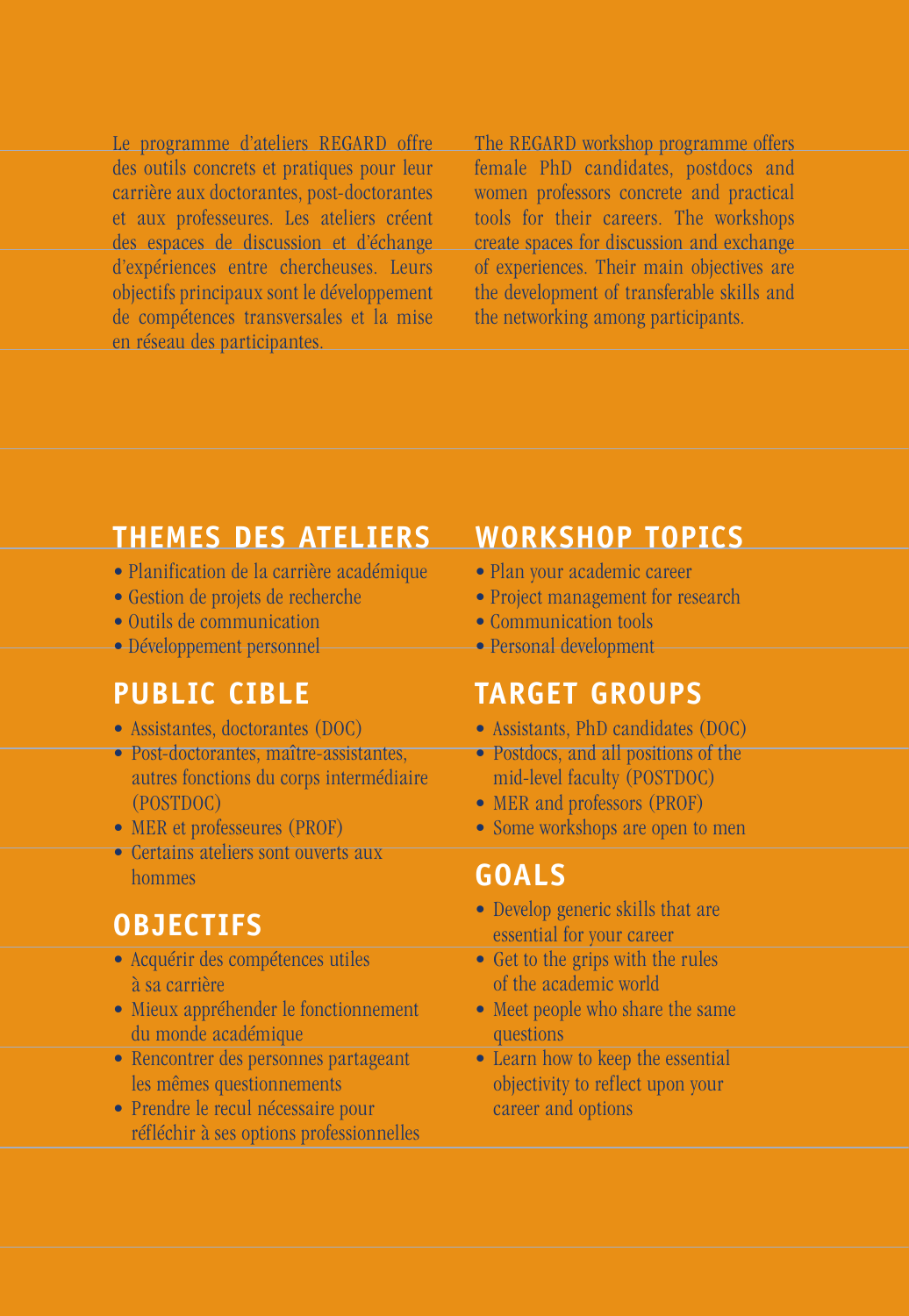#### **Project management for successful researchers**

Trainer Dr. Carine Galli Marxer, physicist, project manager and trainer Dates; location  $1^{st}$  &  $26^{th}$  February (reg. opening:  $11^{th}$  January); Online workshop

#### **Pitching myself for industry: my roadmap for success**

Trainer Romaine Johnstone, coach, facilitator, and trainer Dates; location 16<sup>th</sup> February & 20<sup>th</sup> October, 9h–17h (reg. opening: 11<sup>th</sup> January); HES-SO Master, Lausanne

#### **Academia, ResearchGate, Twitter… : réseaux sociaux et visibilité sur internet**

Animation Aline Bouchard, co-responsable de l'URFIST, Ecole nationale des chartes, Paris Date; lieu 22 février, 9h–17h (inscription dès le 11 janvier) ; Université de Neuchâtel

### **Facilitation techniques for working groups**

Trainer Siara Isaac, teaching advisor, Teaching support Centre, EPFL Date; location  $2<sup>nd</sup> March, 9h15–17h30$  (reg. opening:  $20<sup>th</sup>$  January); University of Lausanne

#### **Emotional intelligence: why it matters**

Trainer Silke Mischke, cognitive psychologist and executive coach Dates; location  $16<sup>th</sup>$  & 30<sup>th</sup> March, 9h-13h (reg. opening:  $2<sup>nd</sup>$  February); EPFL

#### **Se préparer à la leçon d'épreuve**

Animation Dre Mallory Schaub, responsable du Pôle de Soutien à l'Enseignement et l'Apprentissage (Pôle SEA) et Prof. Sévane Garibian, Département de droit pénal, Université de Genève Date; lieu 16 avril, 9h–17h (inscription dès le 5 mars) ; Université de Genève

#### **Ally training for men: How to stand up against discrimination, sexism, and bias**

Trainer Bettina Palazzo, expert in ethical leadership Date; location 20<sup>th</sup> April, 9h-13h (reg. opening: 9<sup>th</sup> March); EPFL

#### **Reconnaître et affirmer ses potentiels**

Animation Moïra Salvadore, psychologue du travail, formatrice indépendante (FSEA) Date; lieu 22 avril, 9h15–17h (inscription dès le 11 mars) ; Université de Genève

#### **Savoir négocier: techniques et stratégies**

Animation Dagmar Engfer, coach et conseillère en développement de carrière Date; lieu 26 avril, 10h–17h (inscription dès le 15 mars) ; Université de Lausanne









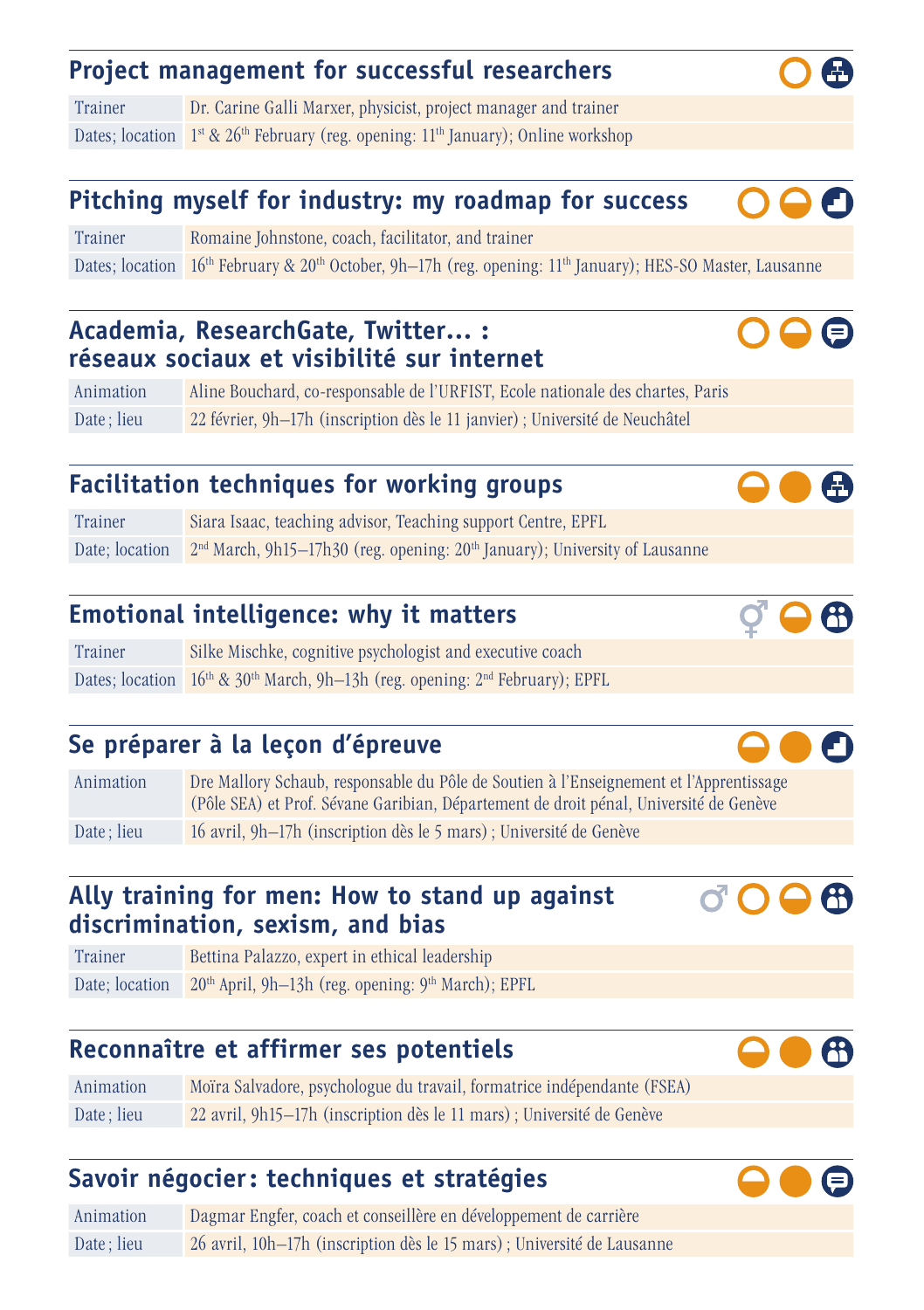## **Finding and applying for funding in academia**

Trainer Susanne Matuschek, coach and consultant Date; location  $6<sup>th</sup>$  May, 10h–17h (reg. opening: 25<sup>th</sup> March); Online workshop

#### **Viser l'équilibre : vers une gestion consciente du temps et de l'énergie**

Animation Marie-Paule Haefliger, psychologue FPS, coach exécutive et d'entreprise, formatrice Dates ; lieu Atelier le 11 mai, 9h–17h, suivi individuel le 24 ou 25 mai (à choix) (inscription dès le 23 mars); Université de Neuchâtel

#### **Self-empowerment: discover how to build your power to act**

Trainer Nir Zalts, expert for leadership and professional development Dates; location 18<sup>th</sup> & 19<sup>th</sup> May, 9h-17h, follow-up 24<sup>th</sup> June, 9h-13h (reg. opening: 6<sup>th</sup> April); EPFL

## **Pushing back against everyday sexism**

| Trainer        | Siara Isaac, teaching advisor, Teaching support Centre, EPFL                                |
|----------------|---------------------------------------------------------------------------------------------|
| Date; location | 27 <sup>th</sup> May, 9h15-17h (reg. opening: 15 <sup>th</sup> April); University of Geneva |

## **Writing and publishing in academia**

Trainer Dr. Sarah Stauffer, psychologist FSP and scientific editor Date; location  $28<sup>th</sup>$  May, 9h–17h (reg. opening: 16<sup>th</sup> April); University of Lausanne

#### **Increase your assertiveness in institutional power games**

Trainer Sibyl Schädeli, lecturer, coach and consultant Date; location  $1<sup>st</sup>$  June, 9h–17h (reg. opening: 20<sup>th</sup> April); EPFL

## **Comment monter une équipe de recherche ?**

Animation Brigitte Guichard, psychologue FSP, formatrice avec brevet fédéral et intervenante en entreprise Date; lieu 15 juin, 9h–17h (inscription dès le 4 mai) ; Université de Lausanne

#### **Increase your assertiveness in institutional power games**

Trainer Sibyl Schädeli, lecturer, coach and consultant Date; location  $17<sup>th</sup>$  June, 9h–17h (reg. opening: 6<sup>th</sup> May); Online workshop

#### **Gestion de conflits – coaching en groupe**

Animation Marie-Paule Haefliger, psychologue FSP, coach exécutive et d'entreprise, formatrice Date; lieu 14 septembre, 9h–13h (inscription dès le 3 août) ; Université de Fribourg











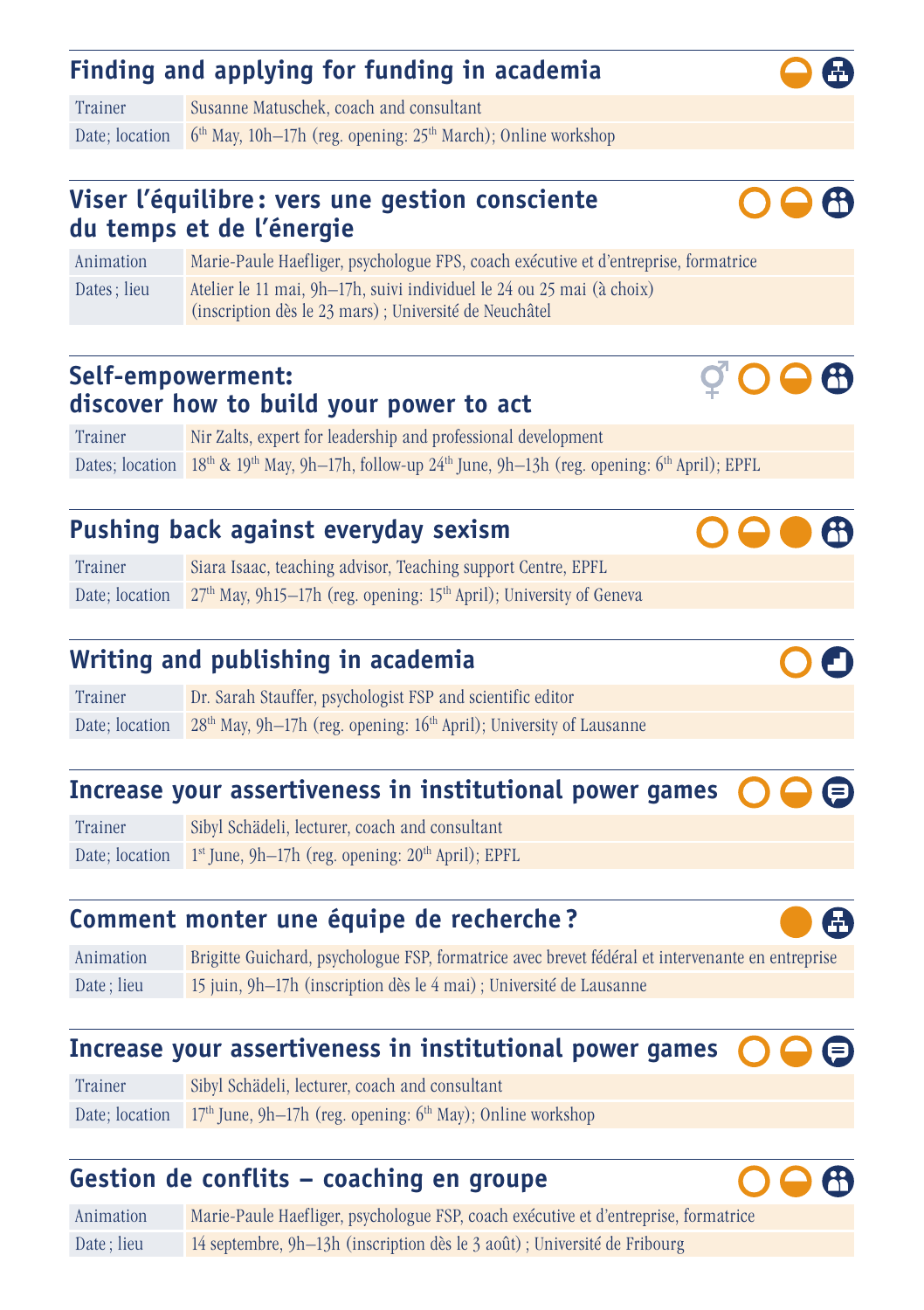### **Vulgariser sans bêtifier**

| Animation  | Virginie Pilault, formatrice d'adulte, spécialiste en communication, ex-journaliste RTS<br>(actualité radio, TV) |
|------------|------------------------------------------------------------------------------------------------------------------|
| Date: lieu | 17 septembre, 9h-17h (inscription dès le 6 août); Université de Lausanne                                         |

#### **Gestion de conflits – coaching en groupe**

Animation Marie-Paule Haefliger, psychologue FSP, coach exécutive et d'entreprise, formatrice Date; lieu 21 septembre, 13h–17h (inscription dès le 10 août); Université de Fribourg

#### **Prise de parole – boîte à outils**

Animation Eva Vokacova Cendors, comédienne et formatrice en communication et développement personnel Date; lieu 23 septembre, 9h–17h (inscription dès le 12 août) ; Université de Neuchâtel

### **Academic mobility and dual career planning**

Trainer Sarah Blackford, academic careers specialist Date; location 14<sup>th</sup> October, 9h–17h (reg. opening: 2<sup>nd</sup> September); Online workshop

### **Research budgets: understanding and constructing them**

Trainer Dr Jennifer Mcclung, psychologist and biologist, Grants Office Manager, University of Neuchâtel Date; location  $11<sup>th</sup>$  November, 9h15–17h (reg. opening  $30<sup>th</sup>$  September); University of Geneva

#### **Question de regard ? Perception de soi et choix de carrière**

Animation Ana María Vidal, formatrice, coach, conférencière et écrivaine Date; lieu 22 novembre, 9h–17h (inscription dès le 11 octobre) ; HES-SO Master, Lausanne

#### **Devenir professeure, mettre toutes les chances de son côté !**

Animation Table ronde: professeur·e·s membres de la délégation égalité, Juliette Labarthe, coordinatrice, Service égalité & diversité. Atelier : Dre Mallory Schaub, responsable du Pôle SEA, Université de Genève Date; lieu 3 décembre, 10h15–17h (inscription dès le 22 octobre) ; Université de Genève

| Public cible   Target audience         | Thème   Topic                                  |  |
|----------------------------------------|------------------------------------------------|--|
| DOC                                    | carrière l career                              |  |
| <b>POSTDOC</b>                         | $\bigcirc$ communication                       |  |
| <b>PROF</b>                            | développement personnel   personal development |  |
| public mixte I gender mixed audience   | estion projets I project management            |  |
| atelier pour hommes I workshop for men |                                                |  |